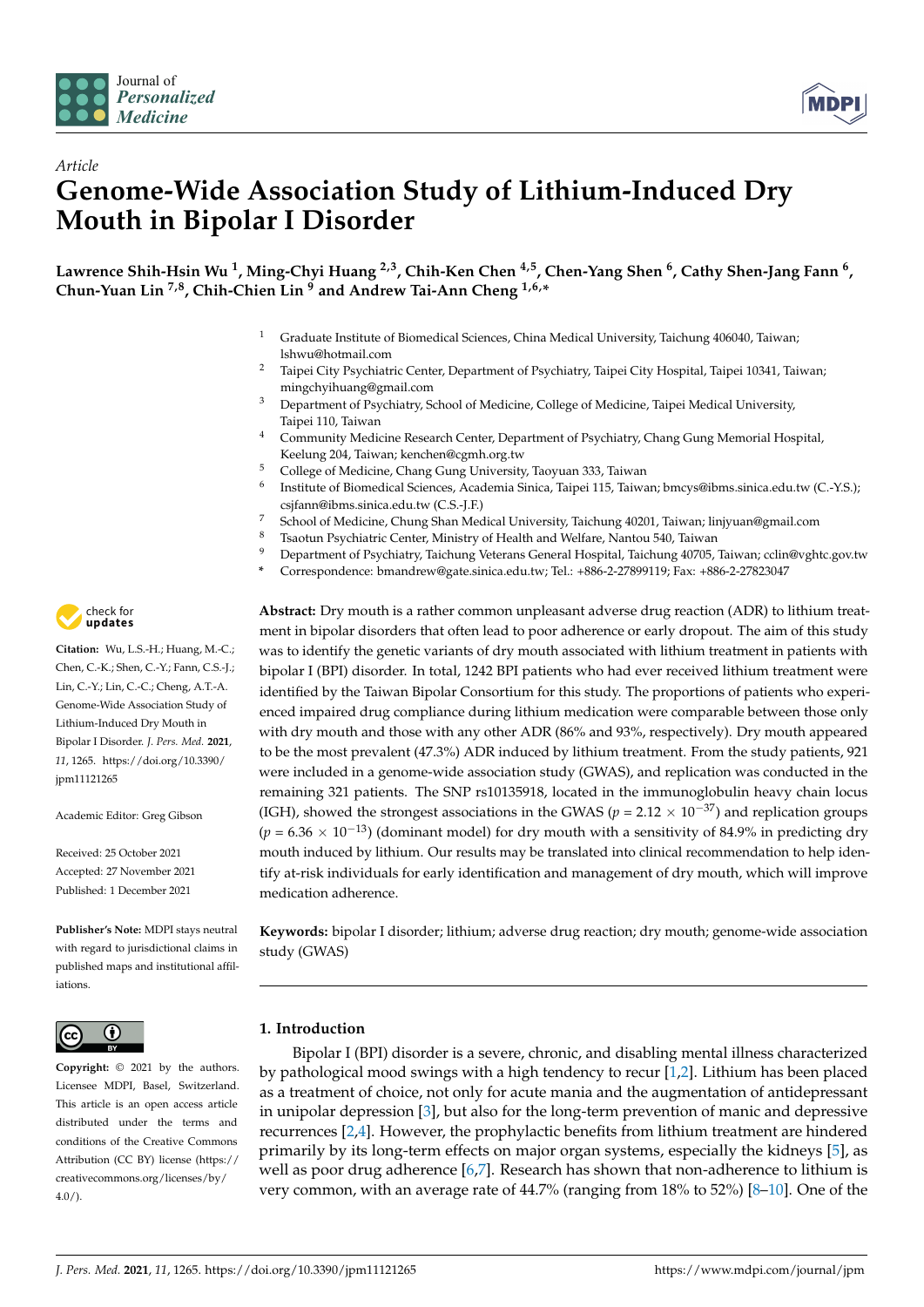commonly reported reasons for the non-adherence to lithium medication is the presence of adverse drug reactions (ADRs) [\[6,](#page-6-5)[9\]](#page-6-9). In a five-year prospective study among 402 BPI patients receiving lithium maintenance treatment, 28% of them attributed their premature discontinuation of lithium to ADRs [\[11\]](#page-6-10).

Although a direct relationship between ADRs and lithium non-adherence still remains unclear because some evidence indicates that patients' perception of ADRs, as opposed to the actual presence of the ADRs, may contribute more to non-adherence [\[10\]](#page-6-8) and the tendency of clinicians to attribute non-adherence to ADRs [\[12\]](#page-6-11). Nevertheless, nonadherence to lithium prophylactic treatment has been reported to be associated with poorer outcomes in patients with affective-spectrum disorders [\[13\]](#page-6-12). As a result, identification of the causes, including genetic predisposition leading to ADRs, as well as careful management and adequate education are imperative to ensure maximal lithium treatment adherence [\[14\]](#page-7-0). Given that genetic factors have been shown to play a role in determining the liability to ADRs [\[15\]](#page-7-1), knowledge of the genetic contribution, when translated into clinical practice, would help palliate their occurrences and maximize the efficacy of drug treatment.

A range of ADRs has been associated with lithium treatment, from less bothersome effects, such as thirst, dry mouth, excessive urination, nausea, diarrhea, and tremor, to severe ADRs, such as weight gain and cognitive impairment, and even serious ADRs, such as renal impairment [\[16\]](#page-7-2). Among them, dry mouth and excessive urination are consistently found to be the most common ADRs, with rates up to 70% in long-term treatment [\[17–](#page-7-3)[22\]](#page-7-4). However, the reasons underlying dry mouth, a condition related to inhibited or decreased salivary flow, are complex. It has been reported that there are inter-individual differences in the ability to perceive the internal bodily state of thirst [\[23\]](#page-7-5), suggesting that genetic predisposition might also play a role in dry mouth. The exact role of dry mouth in lithium non-adherence and genetic risk factors for this ADR have not been well investigated hitherto.

In this study, we assessed the impact of dry mouth induced by lithium treatment on drug adherence and examined the susceptibility genetic variants for this ADR. We hope that the findings will improve our understanding of lithium-related dry mouth in precision medicine for bipolar disorder.

#### **2. Results**

#### *2.1. Demographic and Clinical Characteristics*

Table [1](#page-2-0) shows demographic and clinical characteristics of the 1242 study patients, including 580 (46.7%) men and 662 (53.3%) women. The average age of patients was 44.2 (SD = 12.4) years at study entry and  $51.9$  (SD = 12.7) years at last assessment for ADRs from lithium treatment. Of all patients, 83.0% (*n* = 1031) had experienced impaired drug adherence to lithium and 79.6% (*n* = 821) had at least one type of ADR from lithium. The most frequent ADR was dry mouth (*n* = 588, 47.3%), followed by polydipsia (*n* = 544, 43.8%), tremor (*n* = 323, 26%), gastrointestinal discomforts (*n* = 224, 18%), acne (*n* = 161, 13%), weight gain ( $n = 99$ , 8%), and hair loss ( $n = 30$ , 2.4%). The average daily dose of lithium medication was 1145.5 mg (SD: 258.7, range: 800–1800 mg).

# *2.2. Impact of Dry Mouth and Other ADRs on Drug Adherence*

As shown in Table [1,](#page-2-0) among patients with any type of lithium ADRs, 762 (92.8%) had impaired drug adherence during lithium treatment (including dose reduction or discontinuation of lithium). In comparison, only 64% of patients who did not complained of any lithium-induced ADRs had impaired drug adherence ( $OR = 7.3$ ,  $95\% CI = 5.2$ –10.1, *p* < 0.0001). The proportions of patients who experienced impaired drug compliance to lithium treatment were comparable between those only with dry mouth and those with any other ADR(s) (86% and 93%, respectively). As can be expected, significant improvement of ADRs after dose reduction or discontinuation of lithium was observed for dry mouth and any other ADRs (77% and 89%, respectively).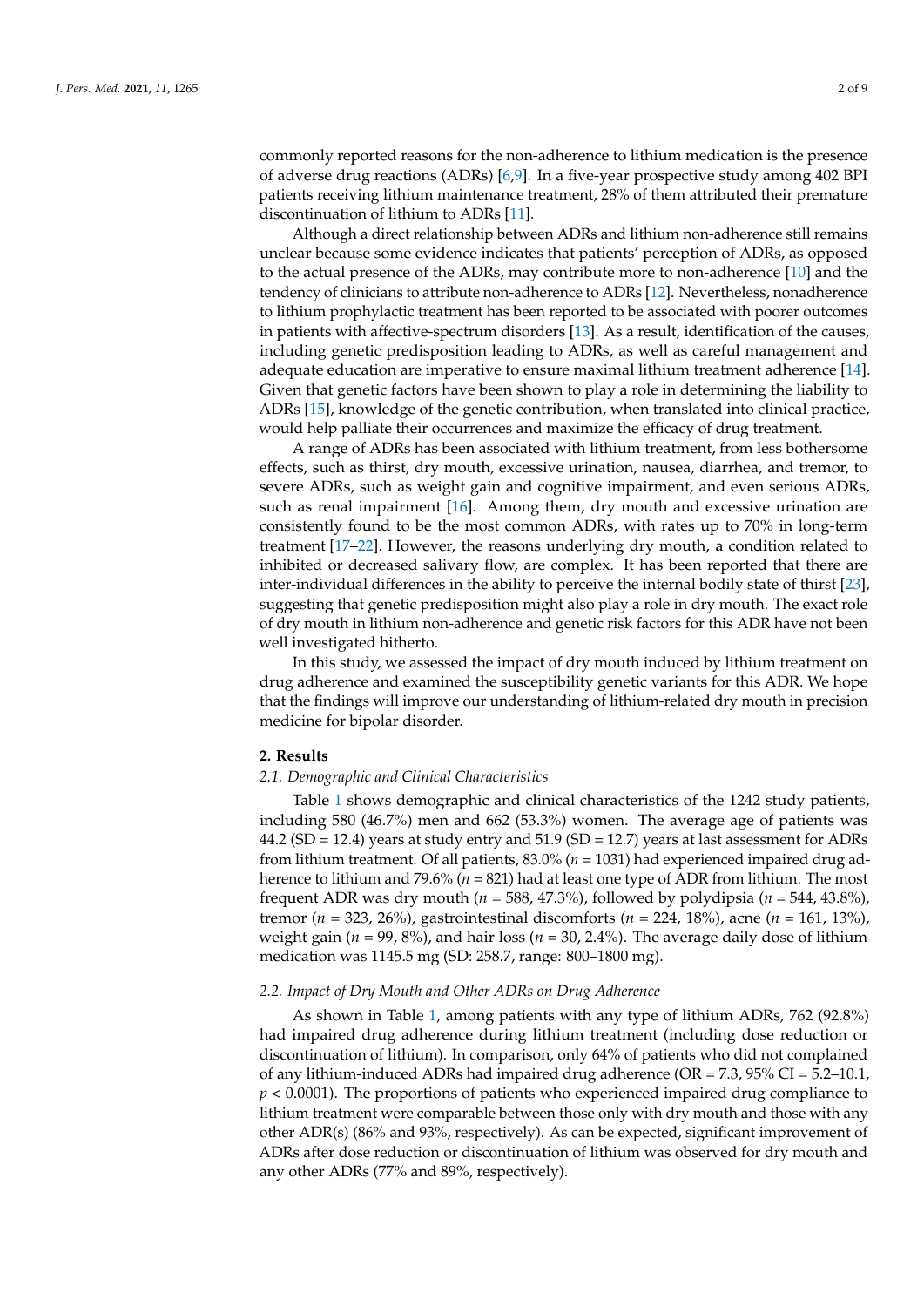| <b>Characteristics</b>                                                 | Value        |
|------------------------------------------------------------------------|--------------|
| Age in years (mean, SD)                                                |              |
| At study entry                                                         | 44.2 (12.4)  |
| At last assessment (mean, SD)                                          | 51.9 (12.7)  |
| Male sex $(N, %)$                                                      | 580 (46.2%)  |
| Dry mouth due to lithium medication $(N, %)$                           | 588 (47.3%)  |
| Impaired drug adherence ** during lithium treatment (N, %)             | 1031 (83.0%) |
| Due to lithium ADRs ( $n = 821$ ) (N, %)                               | 762 (92.8%)  |
| In patients with dry mouth and other ADRs ( $n = 362$ ) (N, %)         | 351 (97%)    |
| In patients with dry mouth only ( $n = 226$ ) (N, %)                   | 194 (86%)    |
| In patients with other ADRs only ( $n = 233$ ) (N, %)                  | 217 (93%)    |
| Without any lithium ADRs ( $n = 421$ ) (N, %)                          | $269(64\%)$  |
| Improvement of ADRs after dose reduction or discontinuation of lithium |              |
| In patients with dry mouth and other ADRs ( $n = 351$ ) (N, %)         | 312 (89%)    |
| In patients with dry mouth only ( $n = 194$ ) (N, %)                   | 149 (77%)    |
| In patients with other ADRs ( $n = 217$ ) (N, %)                       | 193 (89%)    |

<span id="page-2-0"></span>**Table 1.** Demographic and clinical characteristics of study patients with bipolar I disorder ( $N = 1242$ )  $*$ .

ADR: adverse drug reaction; \* only including patients who ever had good drug adherence throughout the clinical course; \*\* including dose reduction or discontinuation of lithium.

#### *2.3. Association Analysis*

The 921 patients who provided genotyping data for GWAS shared a homogeneous genetic background and were unrelated to one another (Figure S1). Eighteen SNPs showed an association with dry mouth induced by lithium treatment with genome-wide significance (Figure [1](#page-3-0) and Table S1). The Q-Q plot is shown in Figure S2. The most significant SNP rs10135918 on chromosome 14 is located in the immunoglobulin heavy chain locus (IGH) ( $p = 2.12 \times 10^{-37}$  in the dominant model). The SNPs near rs10135918, including rs7147876, rs10132771, rs7154133, rs2106001, and rs7144717, were clustered in IGH region with association *p*-values ranging from 7.99  $\times$  10<sup>-15</sup> to 1.41  $\times$  10<sup>-34</sup>. Other SNPs with genome-wide significance ranged from  $8.97 \times 10^{-09}$  to  $3.83 \times 10^{-10}$  in the dominant model (Table S1).

In the replication group, rs10135918 also showed a strong association ( $p = 6.36 \times 10^{-13}$ ) (Table [2\)](#page-3-1). We further performed genotyping of rs10135918 in the discovery group to confirm the imputed GWAS genotype data. The *p* value for rs10135918 in the total 1242 study patients was calculated to be  $7.41 \times 10^{-53}$  (Table [2\)](#page-3-1).

The predictive values of rs10135918 genotypes for dry mouth induced by lithium treatment are shown in Table [2.](#page-3-1) Compared to the AA genotype of rs10135918, allele C carriers ( $CC + AC$ ) were significantly associated with dry mouth from lithium (in the combined group, OR = 7.5, 95% CI = 5.7 – 9.8,  $p = 7.41 \times 10^{-53}$ ). In all patients, the sensitivity, specificity, positive, and negative predictive values were 84.9, 57.2, 64.6, and 80.8, respectively (Table [2\)](#page-3-1).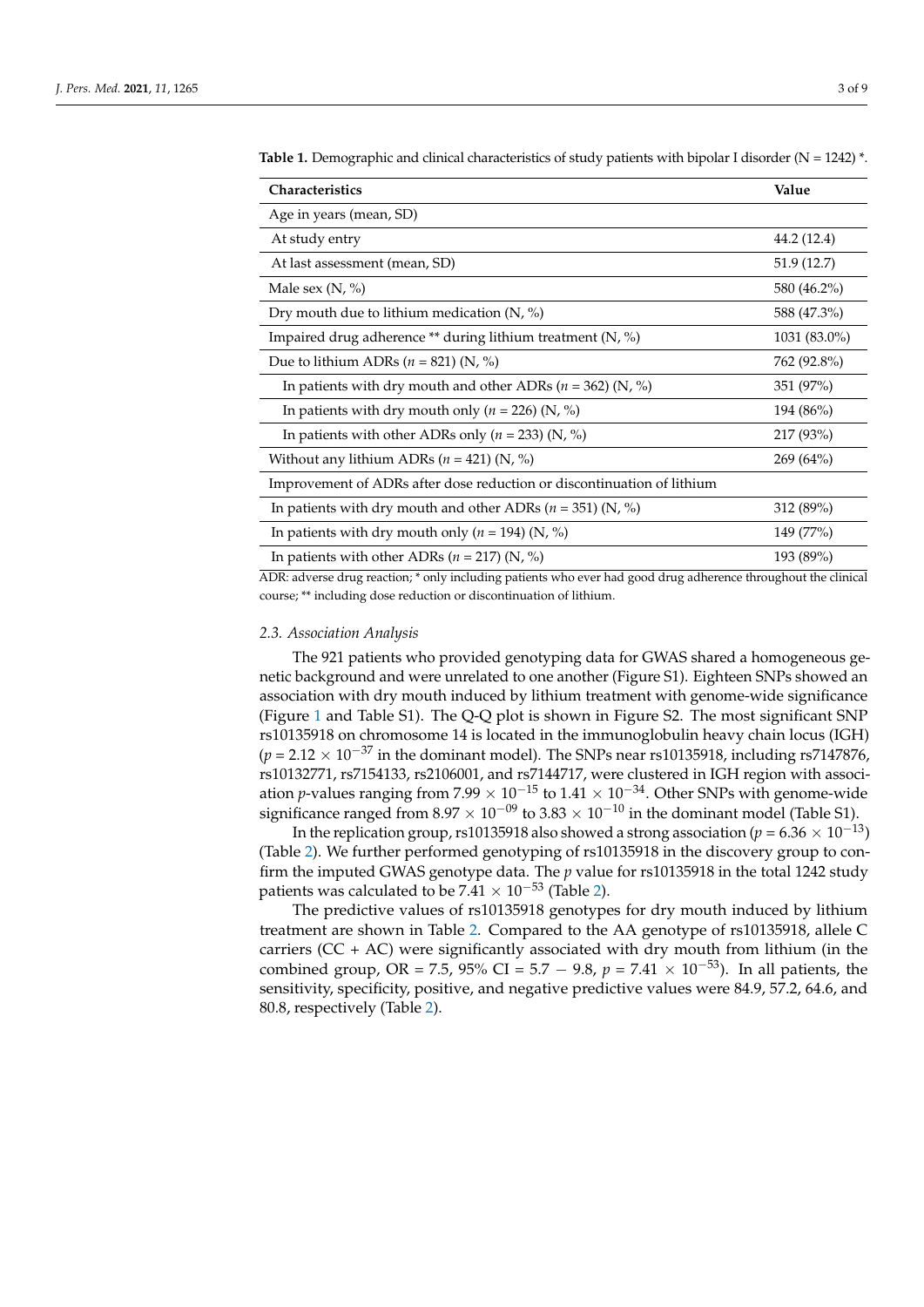<span id="page-3-0"></span>

specificity, positive, and negative predictive values were 84.9, 57.2, 64.6, and 80.8, respec-

Figure 1. Genome-wide association between single-nucleotide polymorphisms (SNPs) and dry mouth induced by lithium treatment in the GWAS group. The association between individual  $\frac{1}{\sqrt{2}}$ treatment in the GWAS group. The association between individual SNPs and an ADR (dry mouth) induced by lithium treatment in 921 patients with bipolar I disorder is shown. The negative log of the  $p$  value for the association, as calculated by means of the chi-square test for the dominant model, is plotted against the chromosomal location across the genome. The horizontal line indicates the genome-wide significance level of  $1.0 \times 10^{-8}$ , which was achieved by several SNPs. The highest SNP on chromosome 14q32.33 is located in the genomic region of immunoglobulin heavy locus (IGH).

<span id="page-3-1"></span>

|                                                       |                          | GWAS Group $(N = 921)$   |                          | Replication Group ( $N = 321$ ) |                          | Combined Group ( $N = 1242$ ) |
|-------------------------------------------------------|--------------------------|--------------------------|--------------------------|---------------------------------|--------------------------|-------------------------------|
| Genotypes                                             | Dry m $(+)$ <sup>+</sup> | Dry m $(-)$ <sup>+</sup> | Dry m $(+)$ <sup>+</sup> | Dry m $(-)$ <sup>+</sup>        | Dry m $(+)$ <sup>+</sup> | Dry m $(-)$ <sup>+</sup>      |
| $AC + CC$                                             | 395                      | 189                      | 104                      | 91                              | 499                      | 280                           |
| AA                                                    | 72                       | 265                      | 17                       | 109                             | 89                       | 374                           |
| Total                                                 | 467                      | 454                      | 121                      | 200                             | 588                      | 654                           |
| $p$ value for dominant                                | $2.12 \times 10^{-37}$   |                          | $6.36 \times 10^{-13}$   |                                 | $7.41 \times 10^{-53}$   |                               |
| Odds ratio (95% CI)                                   | $7.7(5.6 - 10.52)$       |                          | $7.3(4.1-13.1)$          |                                 | $7.5(5.7-9.8)$           |                               |
| Sensitivity (95% CI)—%                                | 84.6 (81.0–87.7)         |                          |                          | $86.0(78.5-91.6)$               |                          | 84.9 (81.7–87.7)              |
| Specificity (95% CI)-%                                | 58.4 (53.7–62.9)         |                          | $54.5(47.3 - 61.5)$      |                                 | $57.2(53.3 - 61.0)$      |                               |
| Positive predictive value<br>$(95\% \text{ CI}) - \%$ | $67.6(63.7 - 71.4)$      |                          | $53.3(49.1 - 57.5)$      |                                 | $64.6(61.8 - 66.2)$      |                               |
| Negative predictive value<br>$(95\% \text{ CI}) - \%$ | 78.6 (73.9–82.9)         |                          | $86.5(80.2 - 91.0)$      |                                 | 80.8 (77.4–83.7)         |                               |

**Table 2.** Predictive validity of rs10135918 genotypes for dry mouth induced by lithium treatment \*.

\* Based on the genotyped data using Taqman genotyping; † dry m (+): BPI patients with dry mouth induced by lithium treatment; dry m (−): BPI patients without dry mouth induced by lithium treatment.

# **3. Discussion**

In this study, among 1242 BPI patients receiving maintenance treatment of lithium, the most common ADR was found to be dry mouth, which was associated with markedly impaired drug adherence with or without combination medication of other psychotropics. The SNP rs10135918, located in IGH, was found to be strongly associated with dry mouth with acceptable predictive validity. To the best of our knowledge, this is the first study to identify a significant genetic variant for dry mouth induced by lithium maintenance treatment.

Previous work on dry mouth induced by lithium maintenance treatment and its impact on drug compliance has been limited and not analyzed independently from other lithiuminduced ADRs, such as thirst, polydipsia, and polyuria. Our study is the first to describe the clinical profile of lithium-treated patients experiencing dry mouth and to focus on its impact on treatment. Of all study patients with impaired drug adherence during lithium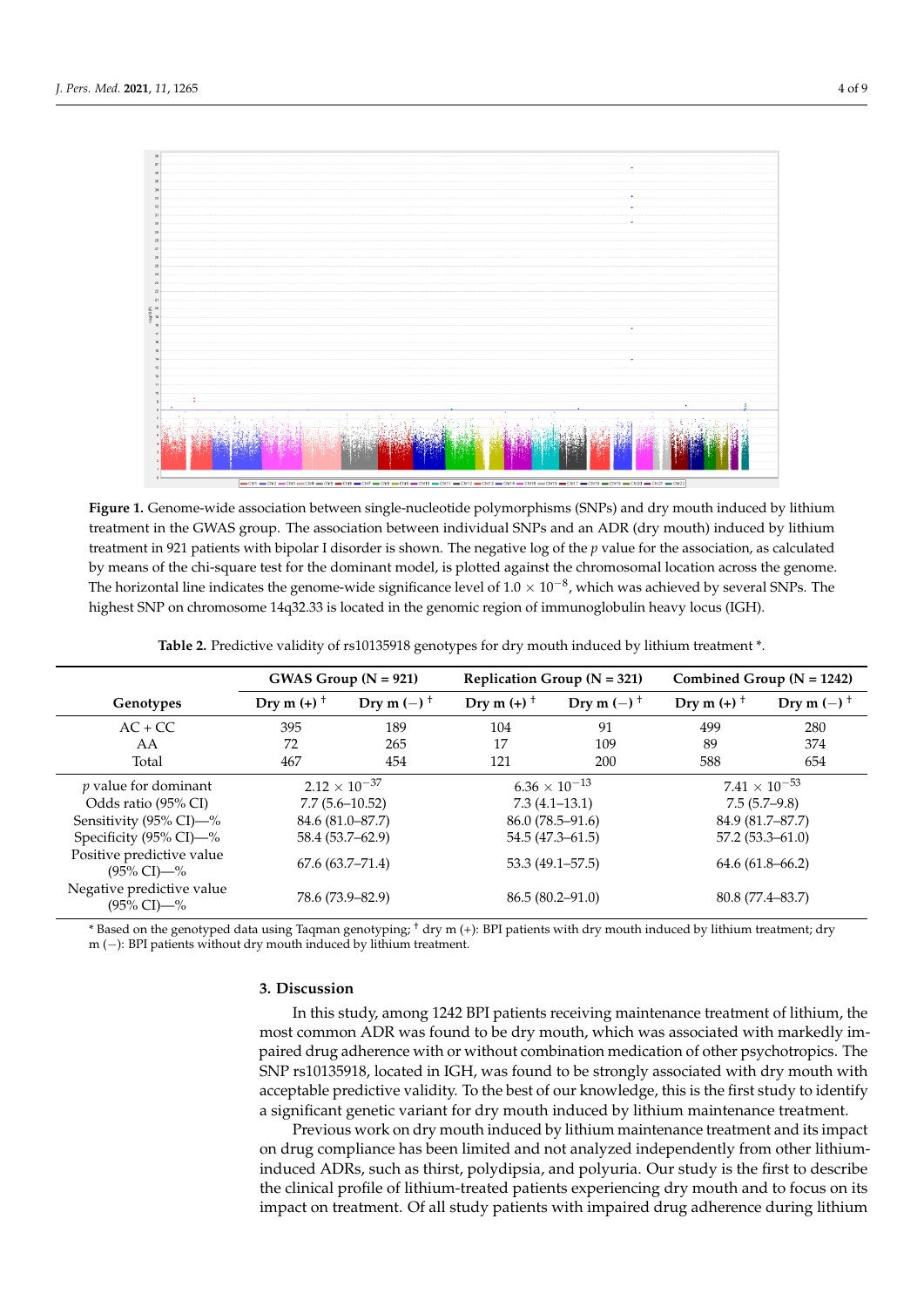maintenance treatment  $(n = 1031)$  $(n = 1031)$ , 52.9%  $(n = 545)$  was associated with dry mouth (Table 1), a figure comparable to previous studies [\[9,](#page-6-9)[10\]](#page-6-8). These observations suggest that the impact of dry mouth could result in problems, hindering adherence to lithium therapy, which had been underestimated previously [\[24\]](#page-7-6). This study also found a marked improvement in dry mouth after the dose reduction or discontinuation of lithium, consistent with current knowledge that medication adjustment could mitigate ADRs related to lithium [\[16\]](#page-7-2). As inadequate drug adherence may lead to an increased risk of relapse, re-hospitalization, greater utilization of healthcare services, and greater mental health care burden [\[25,](#page-7-7)[26\]](#page-7-8), and poor outcomes including suicide [\[27\]](#page-7-9), our findings suggest that dry mouth should be cautiously managed in clinical practice.

SNP rs10135918 is located near the immunoglobulin heavy chain variable region 3–48 (IGHV3-48). The human immune system create unlimited antibody specificities to counteract antigens or infectious agents through the somatic rearrangement of gene segments, in particular heavy chains, to form the variable domain region of exons on immunoglobulin genes. The over-representation of IGHV3-48 has been found to be associated with follicular lymphomas [\[28\]](#page-7-10) and chronic lymphocytic leukemia [\[29](#page-7-11)[,30\]](#page-7-12) due to its influence in antigen selection with biased expression [\[28](#page-7-10)[,29\]](#page-7-11). Elevated frequencies of  $V_H$  (immunoglobulin heavy chain variable region) rearrangement products were found in different autoimmune diseases, including rheumatoid arthritis, systemic lupus erythematosus, and Sjögren's syndrome [\[31\]](#page-7-13). Among them, Sjögren's syndrome is a chronic autoimmune disease characterized by exocrine gland dysfunction, specifically the salivary and lacrimal glands, resulting in oral and ocular dryness [\[32\]](#page-7-14). Therefore, it is likely that SNP rs10135918, located in the IGHV3-48 gene, influences the immunoglobulin molecular dynamics of B cell programming [\[33\]](#page-7-15) and is therefore associated with dry mouth. We searched the GTExportal [\(https://gtexportal.org/home;](https://gtexportal.org/home) accessed date 9 November 2021) to reveal the association between genotypes of the most significant SNPs in the IGH region and the expression level of near gene. Although the SNP rs10135918 was not found in the GTEx database, the genotypes of rs7147876 (the second significant variant; Table S1) were found to be associated with the expression level of IGHV3-48. In whole blood, the risk (AA/AG) genotype of rs7147876 has the higher expression level of IGHV3-48 than the GG genotype [\(https://gtexportal.org/home/snp/rs7147876;](https://gtexportal.org/home/snp/rs7147876) accessed date 9 November 2021). Therefore, we speculate that the transcription of IGH V3-48 (or other IGH loci) is affected by these SNPs. Lithium has pro-inflammatory properties, and these immunological characteristics may contribute to the side effects of lithium [\[34\]](#page-7-16).

This study has some limitations. Although we employed a standardized instrument (the UKU) to assess dry mouth, this instrument is based on patient's subjective self-report and may not directly associate with objective physiological measurements, such as salivary gland function. Nonetheless, the majority of patients reported marked improvement of dry mouth after dose reduction or discontinuation of lithium. Second, dry mouth induced by lithium probably involves polygenic and environmental factors. In this study, we only present the genetic variant with the strongest association. Overall, the genotypes of rs10135918 show an acceptable predictive power for dry mouth (Table [2\)](#page-3-1).

In conclusion, identification of high-risk patients for dry mouth and other ADRs of lithium followed by adequate psychoeducation with information on these ADRs and their management will enhance drug adherence, treatment efficacy, and outcome. It is recommended that lithium medication for patients with a high risk of ADRs after genetic screening preferably be started from a low dosage with efficient monitoring of blood level and any emerging ADRs for adequate dosage titration.

#### **4. Materials and Methods**

# *4.1. Study Participants*

Study participants came from a total of 1807 unrelated Han Chinese BPI patients, 20 to 65 years of age, recruited from March 2003 to May 2012, from 52 psychiatric departments of general hospitals and psychiatric institutions in the Taiwan Bipolar Consortium (TBC)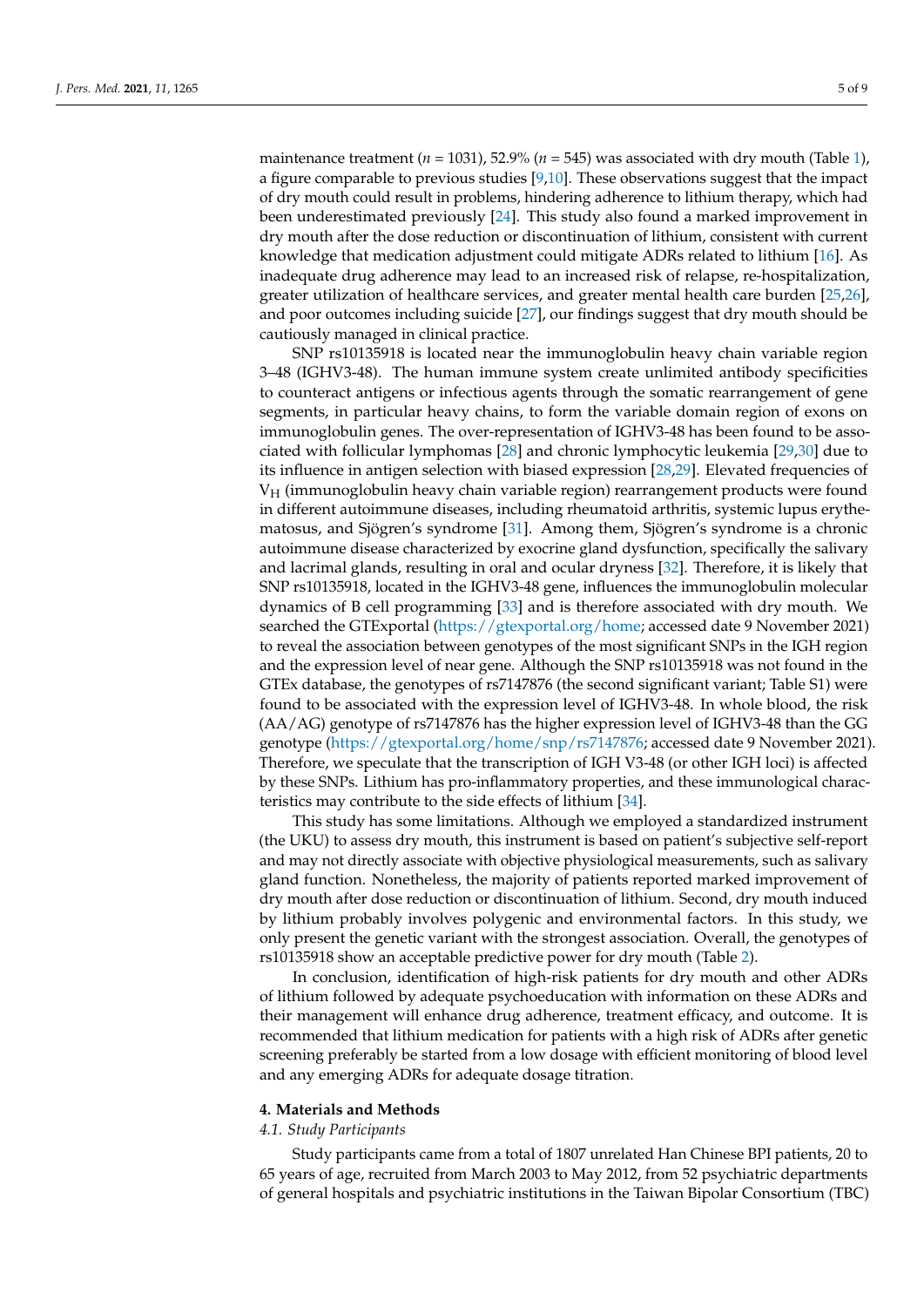aimed at the molecular genetic study of BPI and the pharmacogenetic study of mood stabilizers (details have been described previously) [\[35–](#page-7-17)[37\]](#page-7-18). All patients were referred by their attending psychiatrists and diagnosed according to DSM-IV criteria for BPI disorder with recurrent episodes of mania with or without depressive episode(s). Only patients of Han Chinese descent were considered for the study; ancestry was determined on the basis of oral report by the patients to members of the research team. Patients with other psychotic affective disorders and renal diseases were excluded.

For the pharmacogenetic study of lithium-associated dry mouth, we first identified 1599 patients who had ever received lithium treatment for at least 3 months. Among them, 357 were excluded because they were not suitable for ADR assessment (including loss of contact with patients for further interview assessment on ADRs, no medical chart record of ADRs, persistent concomitant medications or physical conditions during lithium treatment that may have also caused dry mouth, inability to recall or uncertainty about ADRs from patients, refusal from patients to participate in the study, history of renal function impairment, only mild dry mouth was reported, and so forth). The remaining 1242 patients who had good drug adherence throughout the clinical course were included in this study. Among them, 921 patients with genotyping data available were included in the GWAS group and the remaining 321 patients were included in the replication group.

The study was approved by the institutional review board at each of the participating hospitals and at Academia Sinica, Taiwan (IRB approval number: AS-IRB01-050010 and CMUH106-REC2-131). All the study subjects provided written informed consent.

# *4.2. Phenotype Definition and Assessment*

Clinical assessment of mania and depression was performed by trained psychiatric nurses and psychiatrists using the cross-culturally reliable and valid Chinese version of the Schedules for Clinical Assessment in Neuropsychiatry (SCAN) [\[38\]](#page-7-19).

We employed the UKU side effect rating scale [\[39\]](#page-8-0) to assess ADRs from lithium medication. Dry mouth due to lithium treatment was rated as 'none', 'mild', or 'moderate to severe'. The assessment was based on information gathered from a life chart with graphical presentation of lifetime clinical course prepared for every patient recruited by the TBC. This life chart included all manic, hypomanic, and depressive episodes with onset year and month, duration, and severity, all doses of and duration of treatment with psychotropic drugs and mood stabilizers ever prescribed, drug adherence recorded in medical charts during treatment at outpatient clinics, all recorded blood levels of mood stabilizers, history of major physical conditions, and any adverse drug reactions throughout the entire clinical course. This life chart was presented on the basis of integrated information gathered from direct interview with patients and their key family members, interview with in-charge psychiatrists, and a thorough medical chart review.

#### *4.3. Genotyping and Imputation*

We genotyped DNA samples obtained from the 921 patients in the GWAS group using the Illumina HumanOmni1-Quad BeadChip and the HumanOmni2.5-Quad BeadChip and integrated the two genotype data sets by imputation (for details, see the Supplementary Methods). We genotyped the top SNP from GWAS in the replication group using the Taqman genotyping platform (ABI: Applied Biosystems Inc., Foster City, CA, USA). Reactions were carried out according to the manufacturer's protocols. The probe fluorescence signals were detected using the ABI Prism 7500 Real-Time PCR System.

#### *4.4. Statistical Analyses*

Principal component analysis for 921 patients in the discovery group based on the genome-wide IBS (identical by state) pairwise distances was performed using PLINK v. 1.9 [\(https://www.cog-genomics.org/plink2;](https://www.cog-genomics.org/plink2) accessed date 9 November 2021) [\[40\]](#page-8-1). GWAS between patients with and without dry mouth induced by lithium treatment was conducted by chi-square test for the dominant model. The threshold *p* value was set at  $1.05 \times 10^{-8}$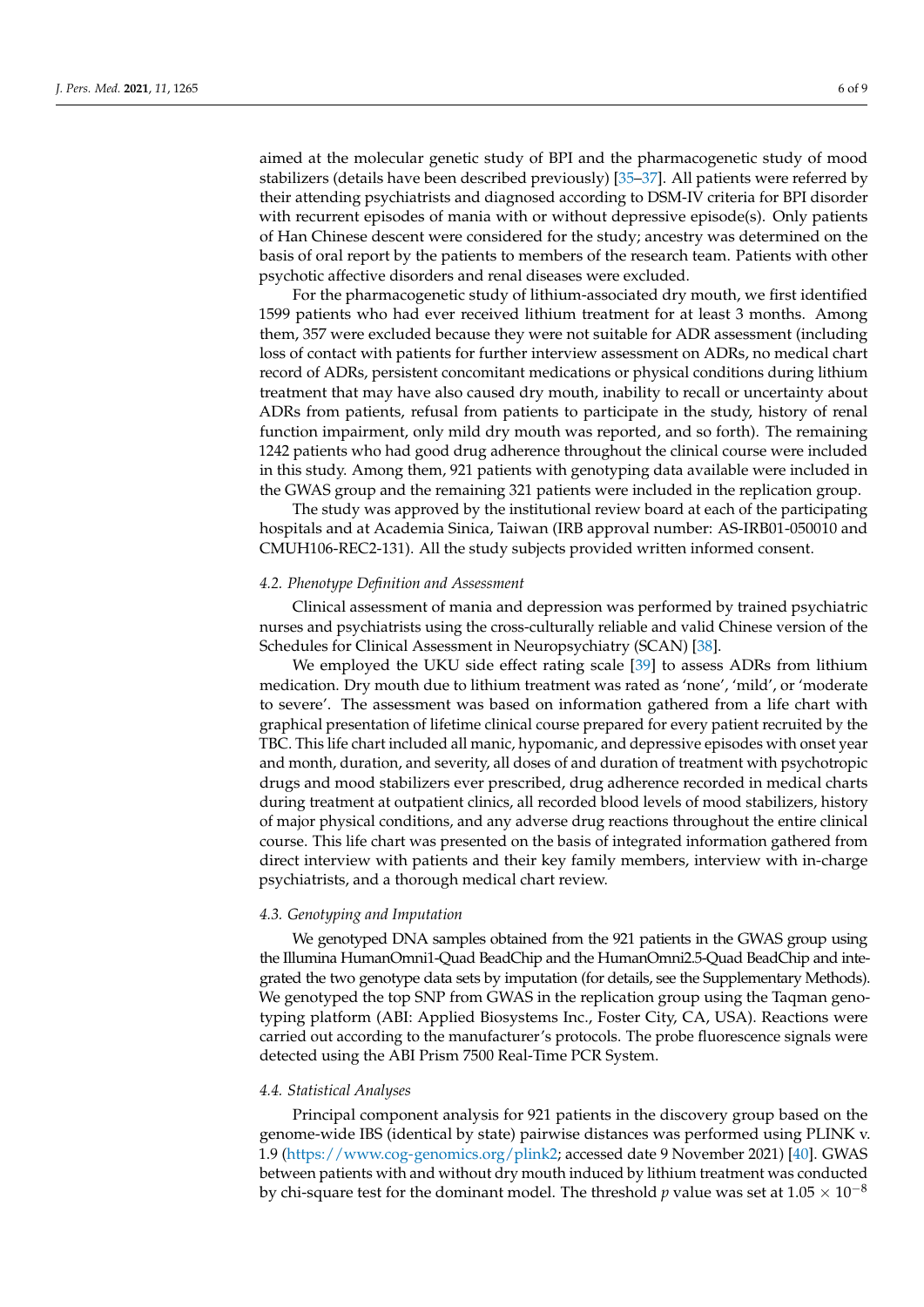after a Bonferroni correction for the number of SNPs (4,750,978). We examined P-value distributions using quantile–quantile (Q-Q) plots. The calculation was performed using PLINK v. 1.9 [\[40\]](#page-8-1).

**Supplementary Materials:** The following are available online at [https://www.mdpi.com/article/](https://www.mdpi.com/article/10.3390/jpm11121265/s1) [10.3390/jpm11121265/s1.](https://www.mdpi.com/article/10.3390/jpm11121265/s1) Supplementary methods, Table S1: Results of GWAS, list of SNPs with genomewide significance ( $1.05 \times 10^{-8}$ ) at dominant model, Figure S1: The principal component analysis plot of the 921 GWAS samples, Figure S2: Q-Q plot of *p* values of the chi-square test from GWAS for dominant model.

**Author Contributions:** Conceptualization: L.S.-H.W. and A.T.-A.C., Acquisition, analysis, or interpretation of data: L.S.-H.W., M.-C.H., C.-K.C., C.-Y.S., C.-Y.L., C.-C.L., and A.T.-A.C., Drafting of the manuscript: L.S.-H.W., M.-C.H., and A.T.-A.C., Statistical analysis: L.S.-H.W., and C.S.-J.F., Funding acquisition: A.T.-A.C. and C.-Y.S., Supervision: A.T.-A.C. Critical revision of the manuscript for important intellectual content: All authors. All authors have read and agreed to the published version of the manuscript.

**Funding:** This study was supported by grants from Academia Sinica (AS 23-23, 52102310023C), Ministry of Science and Technology (106-2314-B-532-005-MY3), China Medical University (CMU107- Z-06, CMU108-Z-09), and Taipei City Hospital (TPCH 108-057 and 109-066), Taiwan.

**Institutional Review Board Statement:** The study was conducted according to the guidelines of the Declaration of Helsinki, and approved by the Institutional Review Boards at each of all the participating hospitals and at Academia Sinica, Taiwan.

**Informed Consent Statement:** All the study subjects provided a written informed consent.

**Data Availability Statement:** The datasets generated during and/or analyzed during the current study are not publicly available due to the limitation of study consent documents with repository deposition but are available from the corresponding author upon reasonable request.

**Acknowledgments:** We thank Hsuan-Yu Chen (Institute of Statistical Science, Academia Sinica) for his technical help and comments and suggestions during the preparation of the manuscript.

**Conflicts of Interest:** The authors declare no competing interest.

# **References**

- <span id="page-6-0"></span>1. Frye, M.A. Clinical practice. Bipolar disorder—A focus on depression. *N. Engl. J. Med.* **2011**, *364*, 51–59. [\[CrossRef\]](http://doi.org/10.1056/NEJMcp1000402)
- <span id="page-6-1"></span>2. Geddes, J.R.; Miklowitz, D.J. Treatment of bipolar disorder. *Lancet* **2013**, *381*, 1672–1682. [\[CrossRef\]](http://doi.org/10.1016/S0140-6736(13)60857-0)
- <span id="page-6-2"></span>3. Severus, E.; Taylor, M.J.; Sauer, C.; Pfennig, A.; Ritter, P.; Bauer, M.; Geddes, J.R. Lithium for prevention of mood episodes in bipolar disorders: Systematic review and meta-analysis. *Int. J. Bipolar Disord.* **2014**, *2*, 15. [\[CrossRef\]](http://doi.org/10.1186/s40345-014-0015-8) [\[PubMed\]](http://www.ncbi.nlm.nih.gov/pubmed/25530932)
- <span id="page-6-3"></span>4. Licht, R.W. Lithium: Still a major option in the management of bipolar disorder. *CNS Neurosci. Ther.* **2012**, *18*, 219–226. [\[CrossRef\]](http://doi.org/10.1111/j.1755-5949.2011.00260.x) [\[PubMed\]](http://www.ncbi.nlm.nih.gov/pubmed/22070642)
- <span id="page-6-4"></span>5. Ng, Q.X.; Yeo, W.S.; Sivalingam, V. Lithium-associated renal dysfunction: To stop or not to stop? *Bipolar Disord.* **2020**, *22*, 91–92. [\[CrossRef\]](http://doi.org/10.1111/bdi.12853)
- <span id="page-6-5"></span>6. Lingam, R.; Scott, J. Treatment non-adherence in affective disorders. *Acta Psychiatr. Scand.* **2002**, *105*, 164–172. [\[CrossRef\]](http://doi.org/10.1034/j.1600-0447.2002.1r084.x)
- <span id="page-6-6"></span>7. Rosa, A.R.; Marco, M.; Fachel, J.M.; Kapczinski, F.; Stein, A.T.; Barros, H.M. Correlation between drug treatment adherence and lithium treatment attitudes and knowledge by bipolar patients. *Prog. Neuropsychopharmacol. Biol. Psychiatry* **2007**, *31*, 217–224. [\[CrossRef\]](http://doi.org/10.1016/j.pnpbp.2006.08.007) [\[PubMed\]](http://www.ncbi.nlm.nih.gov/pubmed/16982121)
- <span id="page-6-7"></span>8. Perlick, D.A.; Rosenheck, R.A.; Clarkin, J.F.; Maciejewski, P.K.; Sirey, J.A.; Struening, E.; Link, B.G. Impact of family burden and affective response on clinical outcome among patients with bipolar disorder. *Psychiatr. Serv.* **2004**, *55*, 1029–1035. [\[CrossRef\]](http://doi.org/10.1176/appi.ps.55.9.1029)
- <span id="page-6-9"></span>9. Schumann, C.; Lenz, G.; Berghofer, A. Non-adherence with long-term prophylaxis: A 6-year naturalistic follow-up study of affectively ill patients. *Psychiatry Res.* **1999**, *89*, 247–257. [\[CrossRef\]](http://doi.org/10.1016/S0165-1781(99)00108-0)
- <span id="page-6-8"></span>10. Scott, J.; Pope, M. Nonadherence with mood stabilizers: Prevalence and predictors. *J. Clin. Psychiatry* **2002**, *63*, 384–390. [\[CrossRef\]](http://doi.org/10.4088/JCP.v63n0502) [\[PubMed\]](http://www.ncbi.nlm.nih.gov/pubmed/12019661)
- <span id="page-6-10"></span>11. Maj, M.; Pirozzi, R.; Magliano, L.; Bartoli, L. Long-term outcome of lithium prophylaxis in bipolar disorder: A 5-year prospective study of 402 patients at a lithium clinic. *Am. J. Psychiatry* **1998**, *155*, 30–35. [\[CrossRef\]](http://doi.org/10.1176/ajp.155.1.30) [\[PubMed\]](http://www.ncbi.nlm.nih.gov/pubmed/9433335)
- <span id="page-6-11"></span>12. Jamison, K.R.; Gerner, R.H.; Goodwin, F.K. Patient and physician attitudes toward lithium: Relationship to compliance. *Arch. Gen. Psychiatry* **1979**, *36*, 866–869. [\[CrossRef\]](http://doi.org/10.1001/archpsyc.1979.01780080040011)
- <span id="page-6-12"></span>13. Connelly, C.E.; Davenport, Y.B.; Nurnberger, J.I., Jr. Adherence to treatment regimen in a lithium carbonate clinic. *Arch. Gen. Psychiatry* **1982**, *39*, 585–588. [\[CrossRef\]](http://doi.org/10.1001/archpsyc.1982.04290050057011)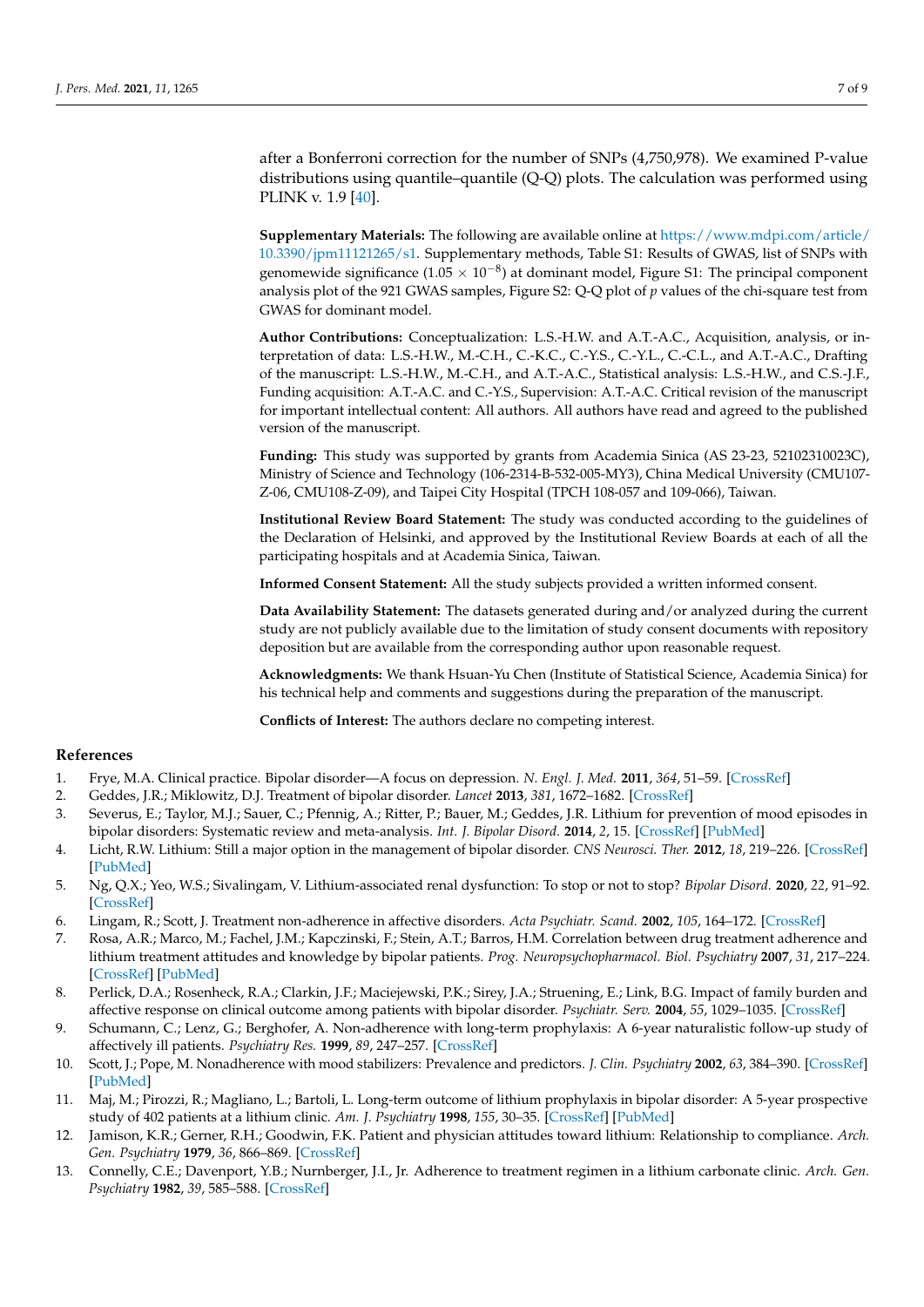- <span id="page-7-0"></span>14. Dols, A.; Sienaert, P.; van Gerven, H.; Schouws, S.; Stevens, A.; Kupka, R.; Stek, M.L. The prevalence and management of side effects of lithium and anticonvulsants as mood stabilizers in bipolar disorder from a clinical perspective: A review. *Int. Clin. Psychopharmacol.* **2013**, *28*, 287–296. [\[CrossRef\]](http://doi.org/10.1097/YIC.0b013e32836435e2) [\[PubMed\]](http://www.ncbi.nlm.nih.gov/pubmed/23873292)
- <span id="page-7-1"></span>15. Hou, L.; Heilbronner, U.; Degenhardt, F.; Adli, M.; Akiyama, K.; Akula, N.; Ardau, R.; Arias, B.; Backlund, L.; Banzato, C.E.M.; et al. Genetic variants associated with response to lithium treatment in bipolar disorder: A genome-wide association study. *Lancet* **2016**, *387*, 1085–1093. [\[CrossRef\]](http://doi.org/10.1016/S0140-6736(16)00143-4)
- <span id="page-7-2"></span>16. Pirmohamed, M. Personalized pharmacogenomics: Predicting efficacy and adverse drug reactions. *Annu. Rev. Genom. Hum. Genet.* **2014**, *15*, 349–370. [\[CrossRef\]](http://doi.org/10.1146/annurev-genom-090413-025419) [\[PubMed\]](http://www.ncbi.nlm.nih.gov/pubmed/24898040)
- <span id="page-7-3"></span>17. Gitlin, M. Lithium side effects and toxicity: Prevalence and management strategies. *Int. J. Bipolar Disord.* **2016**, *4*, 27. [\[CrossRef\]](http://doi.org/10.1186/s40345-016-0068-y)
- 18. Bone, S.; Roose, S.P.; Dunner, D.L.; Fieve, R.R. Incidence of side effects in patients on long-term lithium therapy. *Am. J. Psychiatry* **1980**, *137*, 103–104. [\[PubMed\]](http://www.ncbi.nlm.nih.gov/pubmed/7352540)
- 19. Gitlin, M. Lithium and the kidney: An updated review. *Drug Saf.* **1999**, *20*, 231–243. [\[CrossRef\]](http://doi.org/10.2165/00002018-199920030-00004) [\[PubMed\]](http://www.ncbi.nlm.nih.gov/pubmed/10221853)
- 20. Gitlin, M.J.; Cochran, S.D.; Jamison, K.R. Maintenance lithium treatment: Side effects and compliance. *J. Clin. Psychiatry* **1989**, *50*, 127–131. [\[PubMed\]](http://www.ncbi.nlm.nih.gov/pubmed/2925600)
- 21. Grandjean, E.M.; Aubry, J.M. Lithium: Updated human knowledge using an evidence-based approach: Part III: Clinical safety. *CNS Drugs* **2009**, *23*, 397–418. [\[CrossRef\]](http://doi.org/10.2165/00023210-200923050-00004)
- <span id="page-7-4"></span>22. Vestergaard, P.; Amdisen, A.; Schou, M. Clinically significant side effects of lithium treatment. A survey of 237 patients in long-term treatment. *Acta Psychiatr. Scand.* **1980**, *62*, 193–200. [\[CrossRef\]](http://doi.org/10.1111/j.1600-0447.1980.tb00607.x) [\[PubMed\]](http://www.ncbi.nlm.nih.gov/pubmed/7457166)
- <span id="page-7-5"></span>23. Stevenson, R.J.; Mahmut, M.; Rooney, K. Individual differences in the interoceptive states of hunger, fullness and thirst. *Appetite* **2015**, *95*, 44–57. [\[CrossRef\]](http://doi.org/10.1016/j.appet.2015.06.008) [\[PubMed\]](http://www.ncbi.nlm.nih.gov/pubmed/26119812)
- <span id="page-7-6"></span>24. Chacko, R.C.; Marsh, B.J.; Marmion, J.; Dworkin, R.J.; Telschow, R. Lithium side effects in elderly bipolar outpatients. *Hillside J. Clin. Psychiatry* **1987**, *9*, 79–88. [\[PubMed\]](http://www.ncbi.nlm.nih.gov/pubmed/3653845)
- <span id="page-7-7"></span>25. Johnson, F.R.; Ozdemir, S.; Manjunath, R.; Hauber, A.B.; Burch, S.P.; Thompson, T.R. Factors that affect adherence to bipolar disorder treatments: A stated-preference approach. *Med. Care* **2007**, *45*, 545–552. [\[CrossRef\]](http://doi.org/10.1097/MLR.0b013e318040ad90) [\[PubMed\]](http://www.ncbi.nlm.nih.gov/pubmed/17515782)
- <span id="page-7-8"></span>26. Rascati, K.L.; Richards, K.M.; Ott, C.A.; Goddard, A.W.; Stafkey-Mailey, D.; Alvir, J.; Sanders, K.N.; Mychaskiw, M. Adherence, persistence of use, and costs associated with second-generation antipsychotics for bipolar disorder. *Psychiatr. Serv.* **2011**, *62*, 1032–1040. [\[CrossRef\]](http://doi.org/10.1176/ps.62.9.pss6209_1032)
- <span id="page-7-9"></span>27. Berk, L.; Hallam, K.T.; Colom, F.; Vieta, E.; Hasty, M.; Macneil, C.; Berk, M. Enhancing medication adherence in patients with bipolar disorder. *Hum. Psychopharmacol.* **2010**, *25*, 1–16. [\[CrossRef\]](http://doi.org/10.1002/hup.1081) [\[PubMed\]](http://www.ncbi.nlm.nih.gov/pubmed/20041478)
- <span id="page-7-10"></span>28. García-Álvarez, M.; Alonso-Álvarez, S.; Prieto-Conde, I.; Jiménez, C.; Sarasquete, M.E.; Chillón, M.C.; Medina, A.; Balanzategui, A.; Maldonado, R.; Antón, A.; et al. Immunoglobulin gene rearrangement IGHV3-48 is a predictive marker of histological transformation into aggressive lymphoma in follicular lymphomas. *Blood Cancer J.* **2019**, *9*, 52. [\[CrossRef\]](http://doi.org/10.1038/s41408-019-0213-9) [\[PubMed\]](http://www.ncbi.nlm.nih.gov/pubmed/31209206)
- <span id="page-7-11"></span>29. Pratt, G.; Harding, S.; Holder, R.; Fegan, C.; Pepper, C.; Oscier, D.; Gardiner, A.; Bradwell, A.R.; Mead, G. Abnormal serum free light chain ratios are associated with poor survival and may reflect biological subgroups in patients with chronic lymphocytic leukaemia. *Br. J. Haematol.* **2009**, *144*, 217–222. [\[CrossRef\]](http://doi.org/10.1111/j.1365-2141.2008.07456.x) [\[PubMed\]](http://www.ncbi.nlm.nih.gov/pubmed/19016722)
- <span id="page-7-12"></span>30. Wu, S.J.; Lin, C.T.; Agathangelidis, A.; Lin, L.I.; Kuo, Y.Y.; Tien, H.F.; Ghia, P. Distinct molecular genetics of chronic lymphocytic leukemia in Taiwan: Clinical and pathogenetic implications. *Haematologica* **2017**, *102*, 1085–1090. [\[CrossRef\]](http://doi.org/10.3324/haematol.2016.157552)
- <span id="page-7-13"></span>31. Liu, Y.; Fan, R.; Zhou, S.; Yu, Z.; Zhang, Z. Potential contribution of VH gene replacement in immunity and disease. *Ann. N. Y. Acad. Sci.* **2005**, *1062*, 175–181. [\[CrossRef\]](http://doi.org/10.1196/annals.1358.020)
- <span id="page-7-14"></span>32. Fox, R.I. Sjogren's syndrome. *Lancet* **2005**, *366*, 321–331. [\[CrossRef\]](http://doi.org/10.1016/S0140-6736(05)66990-5)
- <span id="page-7-15"></span>33. McHeyzer-Williams, M.; Okitsu, S.; Wang, N.; McHeyzer-Williams, L. Molecular programming of B cell memory. *Nat. Rev. Immunol.* **2011**, *12*, 24–34. [\[CrossRef\]](http://doi.org/10.1038/nri3128)
- <span id="page-7-16"></span>34. Petersein, C.; Sack, U.; Mergl, R.; Schönherr, J.; Schmidt, F.M.; Lichtblau, N.; Kirkby, K.C.; Bauer, K.; Himmerich, H. Impact of lithium alone and in combination with antidepressants on cytokine production in vitro. *J. Neural. Transm.* **2015**, *122*, 109–122. [\[CrossRef\]](http://doi.org/10.1007/s00702-014-1328-6)
- <span id="page-7-17"></span>35. Chen, C.K.; Lee, C.S.; Chen, H.Y.; Wu, L.S.; Chang, J.C.; Liu, C.Y.; Cheng, A.T. GADL1 variant and medication adherence in predicting response to lithium maintenance treatment in bipolar I disorder. *BJPsych Open* **2016**, *2*, 301–306. [\[CrossRef\]](http://doi.org/10.1192/bjpo.bp.116.002881) [\[PubMed\]](http://www.ncbi.nlm.nih.gov/pubmed/27703793)
- 36. Lee, M.T.; Chen, C.H.; Lee, C.S.; Chen, C.C.; Chong, M.Y.; Ouyang, W.C.; Chiu, N.Y.; Chuo, L.J.; Chen, C.Y.; Tan, H.K.L.; et al. Genome-wide association study of bipolar I disorder in the Han Chinese population. *Mol. Psychiatry* **2011**, *16*, 548–556. [\[CrossRef\]](http://doi.org/10.1038/mp.2010.43) [\[PubMed\]](http://www.ncbi.nlm.nih.gov/pubmed/20386566)
- <span id="page-7-18"></span>37. Chen, C.H.; Lee, C.S.; Lee, M.T.M.; Ouyang, W.C.; Chen, C.C.; Chong, M.Y.; Wu, J.Y.; Tan, H.K.L.; Lee, Y.C.; Chuo, L.J.; et al. Variant GADL1 and response to lithium therapy in bipolar I disorder. *N. Engl. J. Med.* **2014**, *370*, 119–128. [\[CrossRef\]](http://doi.org/10.1056/NEJMoa1212444) [\[PubMed\]](http://www.ncbi.nlm.nih.gov/pubmed/24369049)
- <span id="page-7-19"></span>38. Cheng, A.T.; Tien, A.Y.; Chang, C.J.; Brugha, T.S.; Cooper, J.E.; Lee, C.S.; Compton, W.; Liu, C.Y.; Yu, W.Y.; Chen, H.M. Crosscultural implementation of a Chinese version of the Schedules for Clinical Assessment in Neuropsychiatry (SCAN) in Taiwan. *Br. J. Psychiatry* **2001**, *178*, 567–572. [\[CrossRef\]](http://doi.org/10.1192/bjp.178.6.567)